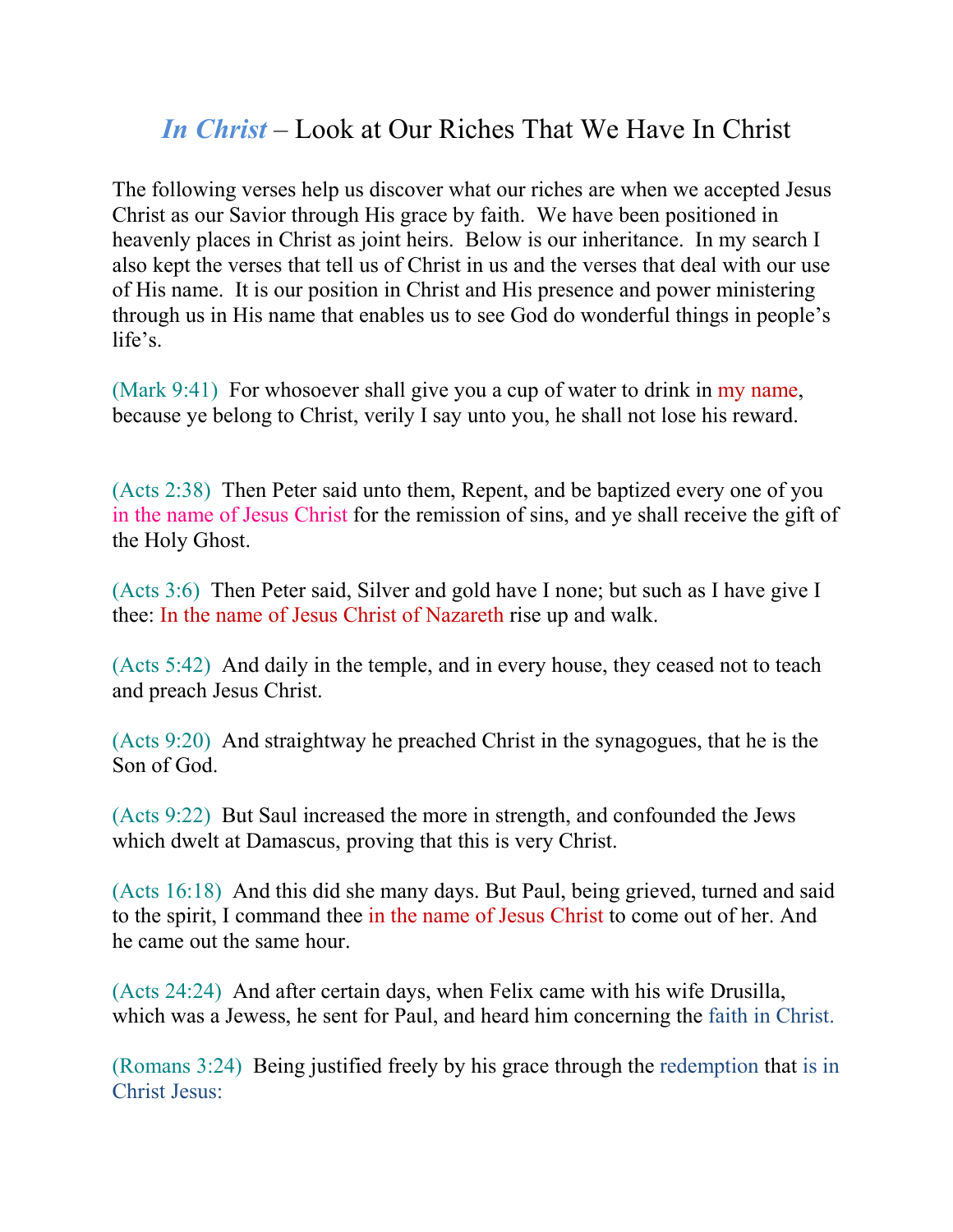(Romans 8:1) *There is* therefore now no condemnation to them which are in Christ Jesus, who walk not after the flesh, but after the Spirit.

(Romans 8:39) Nor height, nor depth, nor any other creature, shall be able to separate us from the love of God, which is in Christ Jesus our Lord.

(Romans 9:1) I say the truth in Christ, I lie not, my conscience also bearing me witness in the Holy Ghost,

(Romans 12:5) So we, *being* many, are one body in Christ, and every one members one of another.

(Romans 16:3) Greet Priscilla and Aquila my helpers in Christ Jesus:

(Romans 16:7) Salute Andronicus and Junia, my kinsmen, and my fellowprisoners, who are of note among the apostles, who also were in Christ before me.

(Romans 16:9) Salute Urbane, our helper in Christ, and Stachys my beloved.

(Romans 16:10) Salute Apelles approved in Christ. Salute them which are of Aristobulus' *household*.

(1 Corinthians 1:2) Unto the church of God which is at Corinth, to them that are sanctified in Christ Jesus, called *to be* saints, with all that in every place call upon the name of Jesus Christ our Lord, both theirs and ours:

(1 Corinthians 1:10) Now I beseech you, brethren, by the name of our Lord Jesus Christ, that ye all speak the same thing, and *that* there be no divisions among you; but *that* ye be perfectly joined together in the same mind and in the same judgment.

(1 Corinthians 1:30) But of him are ye in Christ Jesus, who of God is made unto us wisdom, and righteousness, and sanctification, and redemption:

(1 Corinthians 3:1) And I, brethren, could not speak unto you as unto spiritual, but as unto carnal, *even* as unto babes in Christ.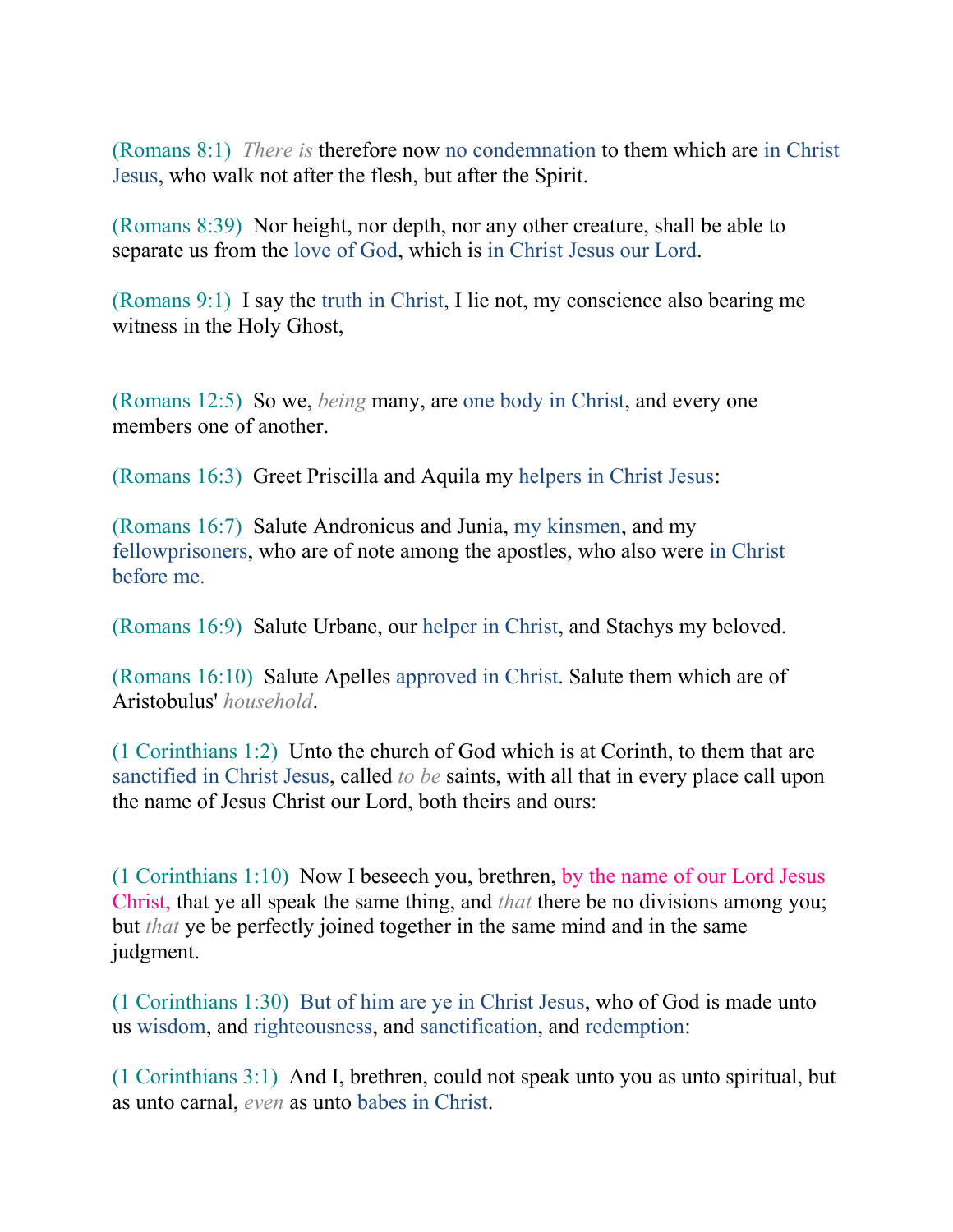(1 Corinthians 4:10) We *are* fools for Christ's sake, but ye *are* wise in Christ; we *are* weak, but ye *are* strong; ye *are* honourable, but we *are* despised.

(1 Corinthians 4:15) For though ye have ten thousand instructors in Christ, yet *have ye* not many fathers: for in Christ Jesus I have begotten you through the gospel.

(1 Corinthians 4:17) For this cause have I sent unto you Timotheus, who is my beloved son, and faithful in the Lord, who shall bring you into remembrance of my ways which be in Christ, as I teach every where in every church.

(1 Corinthians 5:4) In the name of our Lord Jesus Christ, when ye are gathered together, and my spirit, with the power of our Lord Jesus Christ,

(1 Corinthians 15:18) Then they also which are fallen asleep in Christ are perished.

(1 Corinthians 15:19) If in this life only we have hope in Christ, we are of all men most miserable.

(1 Corinthians 15:22) For as in Adam all die, even so in Christ shall all be made alive.

(1 Corinthians 15:31) I protest by your rejoicing which I have in Christ Jesus our Lord, I die daily.

(1 Corinthians 16:24) My love *be* with you all in Christ Jesus. Amen. <*The first epistle to the Corinthians was written from Philippi by Stephanas and Fortunatus and Achaicus and Timotheus.*>

(2 Corinthians 1:21) Now he which stablisheth us with you in Christ, and hath anointed us, *is* God;

(2 Corinthians 2:14) Now thanks *be* unto God, which always causeth us to triumph in Christ, and maketh manifest the savour of his knowledge by us in every place.

(2 Corinthians 2:17) For we are not as many, which corrupt the word of God: but as of sincerity, but as of God, in the sight of God speak we in Christ.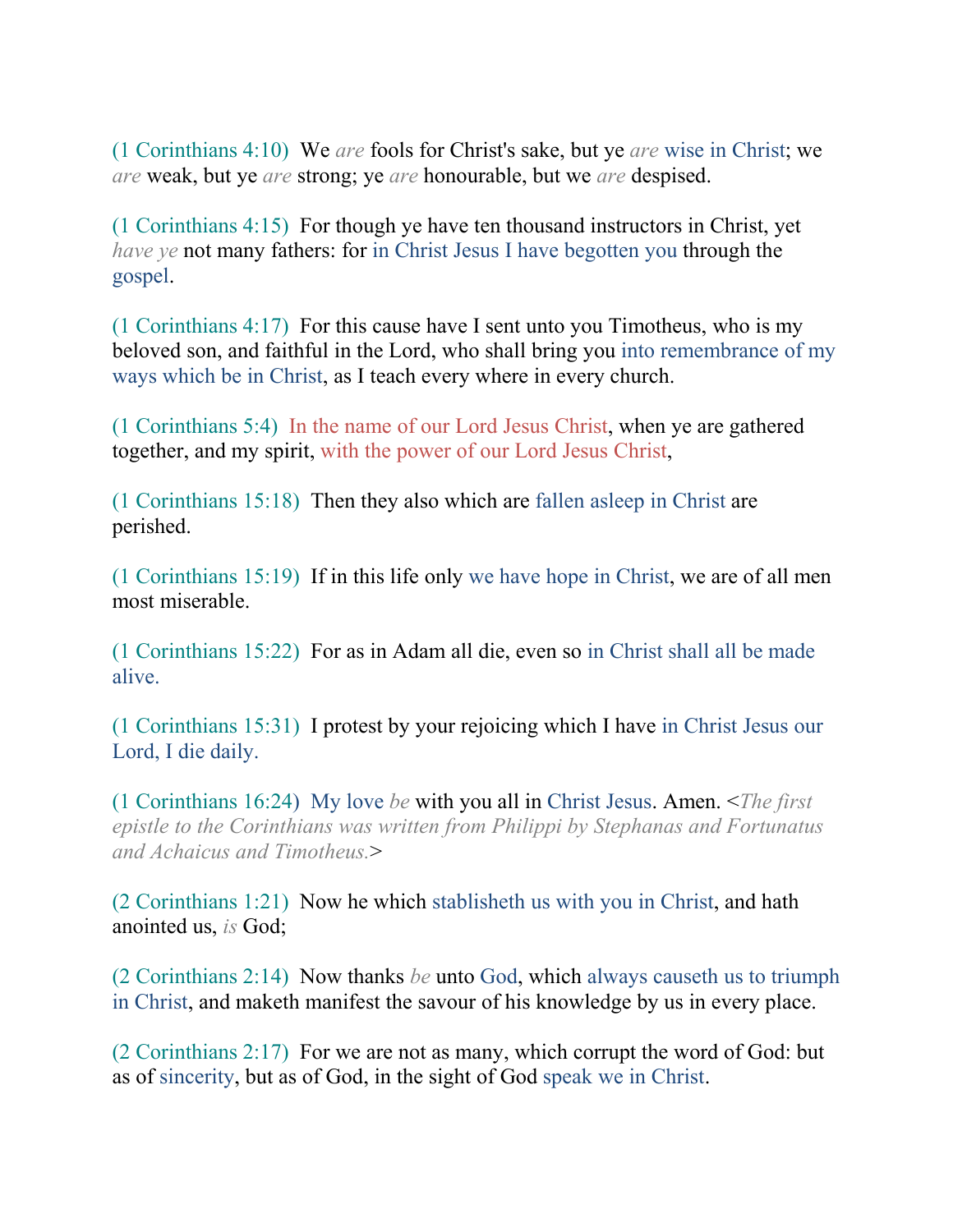(2 Corinthians 3:14) But their minds were blinded: for until this day remaineth the same vail untaken away in the reading of the old testament; which vail is done away in Christ.

(2 Corinthians 4:6) For God, who commanded the light to shine out of darkness, hath shined in our hearts, to *give* the light of the knowledge of the glory of God in the face of Jesus Christ.

(2 Corinthians 5:17) Therefore if any man be in Christ, *he is* a new creature: old things are passed away; behold, all things are become new.

(2 Corinthians 5:19) To wit, that God was in Christ, reconciling the world unto himself, not imputing their trespasses unto them; and hath committed unto us the word of reconciliation.

(2 Corinthians 5:20) Now then we are ambassadors for Christ, as though God did beseech *you* by us: we pray *you* in Christ's stead, be ye reconciled to God.

(2 Corinthians 11:3) But I fear, lest by any means, as the serpent beguiled Eve through his subtilty, so your minds should be corrupted from the simplicity that is in Christ.

(2 Corinthians 12:2) I knew a man in Christ above fourteen years ago, (whether in the body, I cannot tell; or whether out of the body, I cannot tell: God knoweth;) such an one caught up to the third heaven.

(2 Corinthians 12:19) Again, think ye that we excuse ourselves unto you? we speak before God in Christ: but *we do* all things, dearly beloved, for your edifying.

(2 Corinthians 13:5) Examine yourselves, whether ye be in the faith; prove your own selves. Know ye not your own selves, how **that Jesus Christ is in you**, except ye be reprobates?

(Galatians 1:22) And was unknown by face unto the churches of Judaea which were in Christ: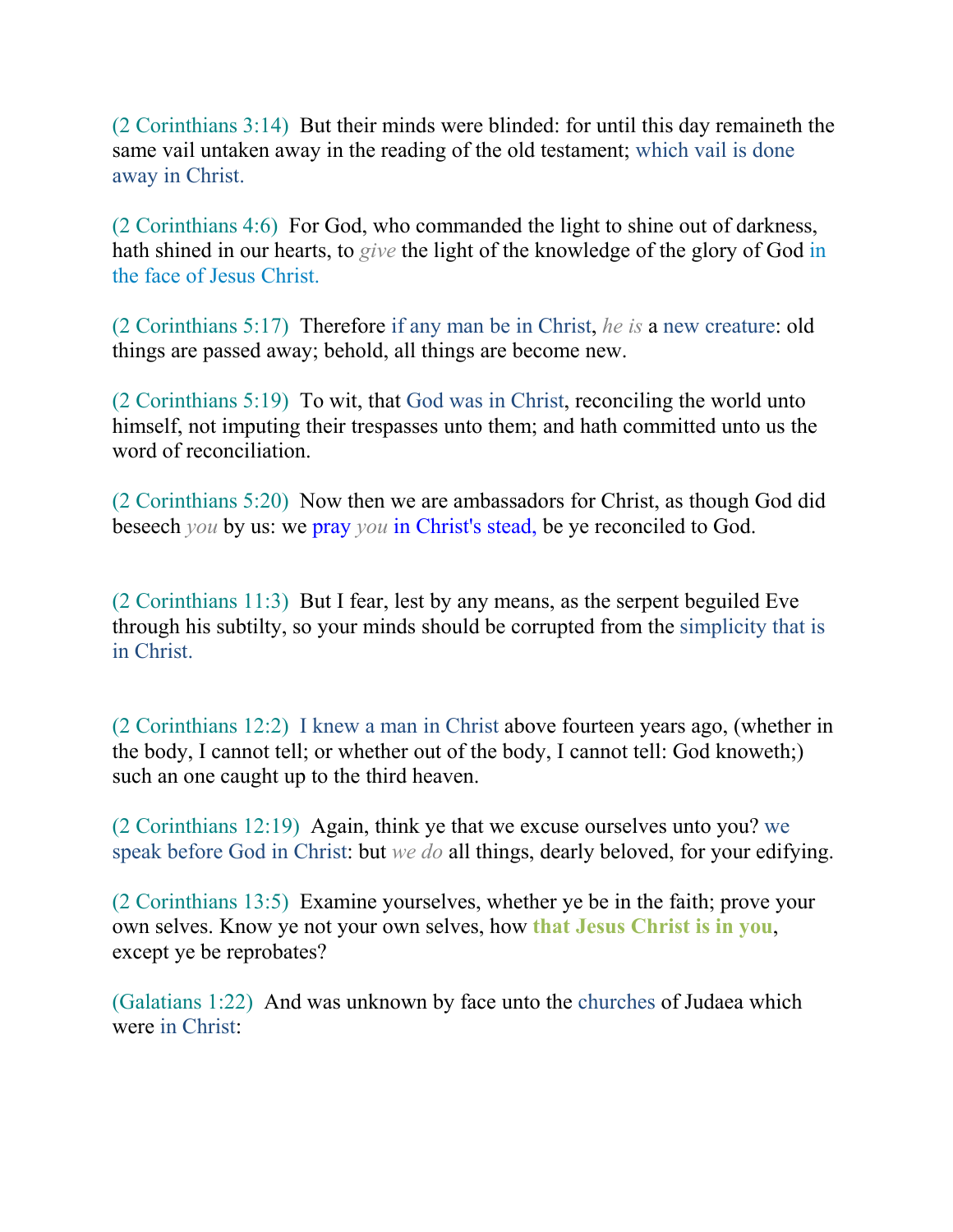(Galatians 2:4) And that because of false brethren unawares brought in, who came in privily to spy out our liberty which we have in Christ Jesus, that they might bring us into bondage:

(Galatians 2:16) Knowing that a man is not justified by the works of the law, but by the faith of Jesus Christ, even we have believed in Jesus Christ, that we might be justified by the faith of Christ, and not by the works of the law: for by the works of the law shall no flesh be justified.

(Galatians 2:20) I am crucified with Christ: nevertheless I live; yet not I, but **Christ liveth in me**: and the life which I now live in the flesh I live by the faith of the Son of God, who loved me, and gave himself for me.

(Galatians 3:17) And this I say, *that* the covenant, that was confirmed before of God in Christ, the law, which was four hundred and thirty years after, cannot disannul, that it should make the promise of none effect.

(Galatians 3:26) For ye are all the children of God by faith in Christ Jesus.

(Galatians 3:28) There is neither Jew nor Greek, there is neither bond nor free, there is neither male nor female: for ye are all one in Christ Jesus.

(Galatians 4:19) My little children, of whom I travail in birth again until Christ be formed in you,

(Galatians 5:6) For in Jesus Christ neither circumcision availeth any thing, nor uncircumcision; but faith which worketh by love.

(Galatians 6:14) But God forbid that I should glory, save in the cross of our Lord Jesus Christ, by whom the world is crucified unto me, and I unto the world.

(Galatians 6:15) For in Christ Jesus neither circumcision availeth any thing, nor uncircumcision, but a new creature.

(Ephesians 1:1) Paul, an apostle of Jesus Christ by the will of God, to the saints which are at Ephesus, and to the faithful in Christ Jesus:

(Ephesians 1:3) Blessed *be* the God and Father of our Lord Jesus Christ, who hath blessed us with all spiritual blessings in **heavenly places** in Christ: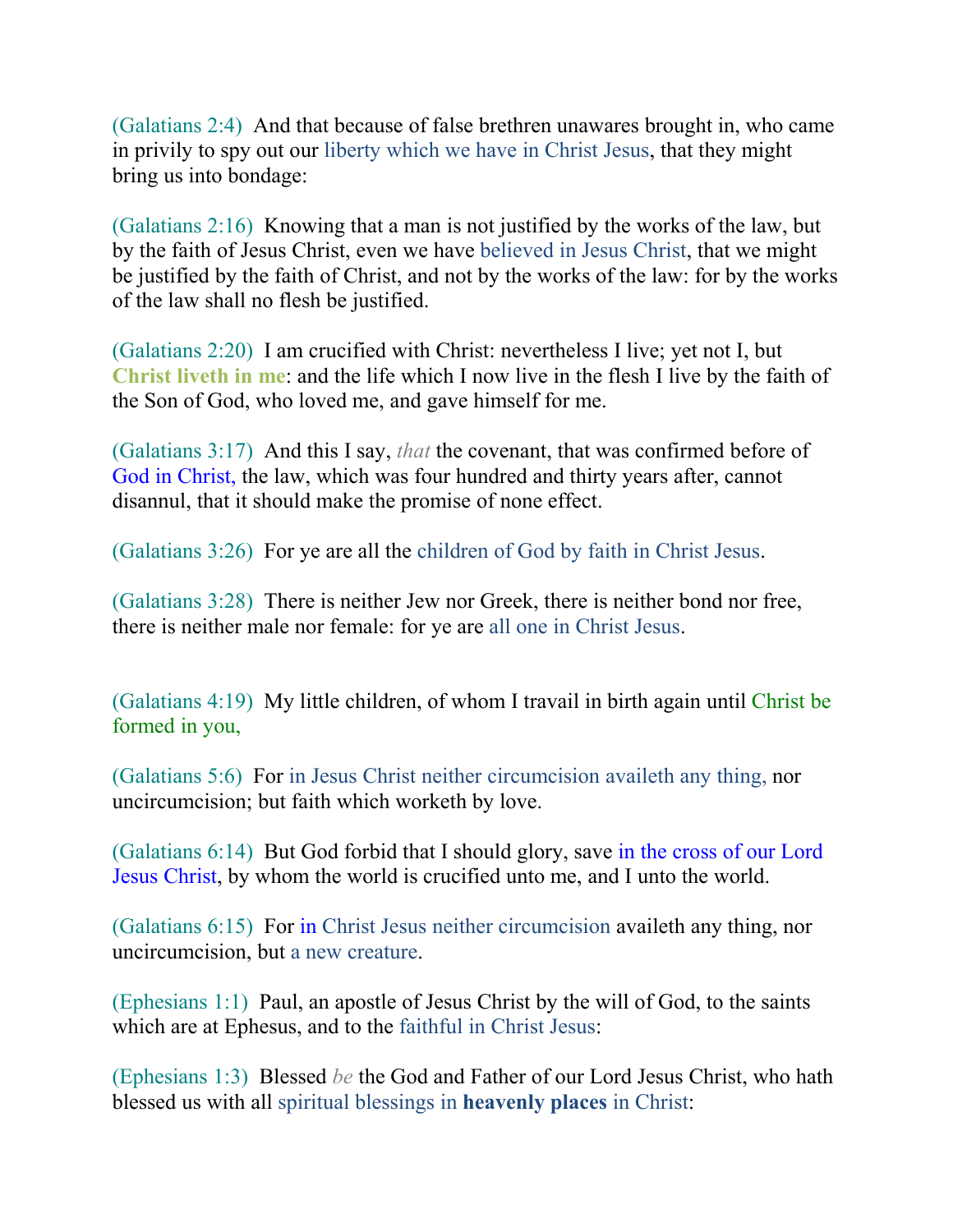(Ephesians 1:10) That in the dispensation of the fulness of times he might gather together in one all things in Christ, both which are in heaven, and which are on earth; *even* in him:

(Ephesians 1:12) That we should be to the praise of his glory, who first trusted in Christ.

(Ephesians 1:20) Which he wrought in Christ, when he raised him from the dead, and set *him* at his own right hand in the heavenly *places*,

(Ephesians 2:6) And hath raised *us* up together, and made us sit together in **heavenly places** in Christ Jesus:

(Ephesians 2:10) For we are his workmanship, created in Christ Jesus unto good works, which God hath before ordained that we should walk in them.

(Ephesians 2:13) But now in Christ Jesus ye who sometimes were far off are made nigh by the blood of Christ.

(Ephesians 3:6) That the Gentiles should be fellowheirs, and of the same body, and partakers of his promise in Christ by the gospel:

(Ephesians 3:11) According to the eternal purpose which he purposed in Christ Jesus our Lord:

(Ephesians 3:17) That Christ may dwell in your hearts by faith; that ye, being rooted and grounded in love,

(Ephesians 4:15) But speaking the truth in love, may grow up into him in all things, which is the head, *even* Christ:

(Philippians 1:1) Paul and Timotheus, the servants of Jesus Christ, to all the saints in Christ Jesus which are at Philippi, with the bishops and deacons:

(Philippians 1:8) For God is my record, how greatly I long after you all in the bowels of Jesus Christ.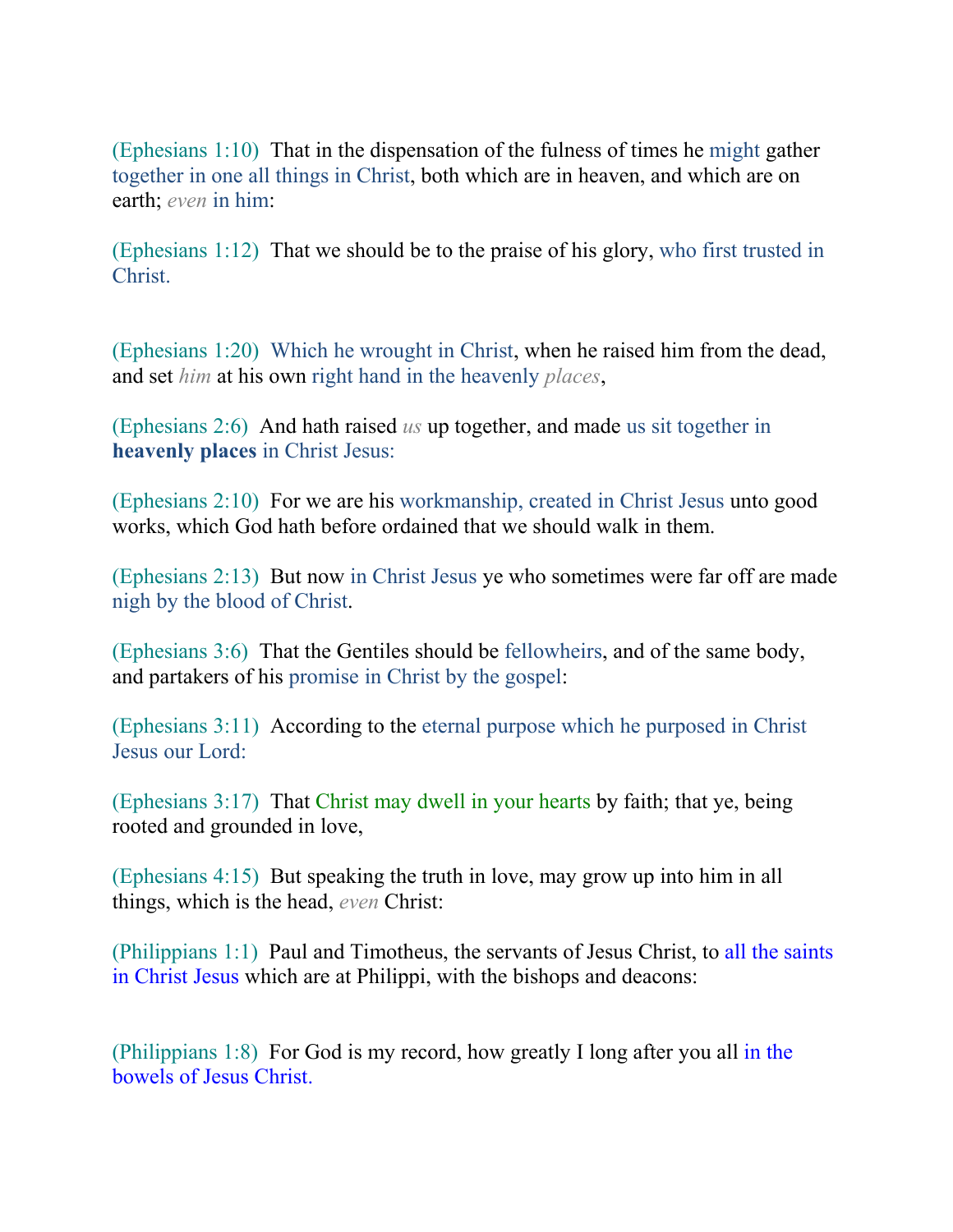(Philippians 1:13) So that my bonds in Christ are manifest in all the palace, and in all other *places*;

(Philippians 1:23) For I am in a strait betwixt two, having a desire to depart, and to be with Christ; which is far better:

(Philippians 1:26) That your rejoicing may be more abundant in Jesus Christ for me by my coming to you again.

(Philippians 2:1) If *there be* therefore any consolation in Christ, if any comfort of love, if any fellowship of the Spirit, if any bowels and mercies,

(Philippians 2:5) Let this mind be in you, which was also in Christ Jesus:

(Philippians 2:16) Holding forth the word of life; that I may rejoice in the day of Christ, that I have not run in vain, neither laboured in vain.

(Philippians 3:3) For we are the circumcision, which worship God in the spirit, and rejoice in Christ Jesus, and have no confidence in the flesh.

(Philippians 3:14) I press toward the mark for the prize of the high calling of God in Christ Jesus.

(Philippians 4:21) Salute every saint in Christ Jesus. The brethren which are with me greet you.

(Colossians 1:2) To the saints and faithful brethren in Christ which are at Colosse: Grace *be* unto you, and peace, from God our Father and the Lord Jesus Christ.

(Colossians 1:4) Since we heard of your faith in Christ Jesus, and of the love *which ye have* to all the saints,

 (Colossians 1:27) To whom God would make known what *is* the riches of the glory of this mystery among the Gentiles; **which is Christ in you**, the hope of glory:

(Colossians 1:28) Whom we preach, warning every man, and teaching every man in all wisdom; that we may present every man perfect in Christ Jesus: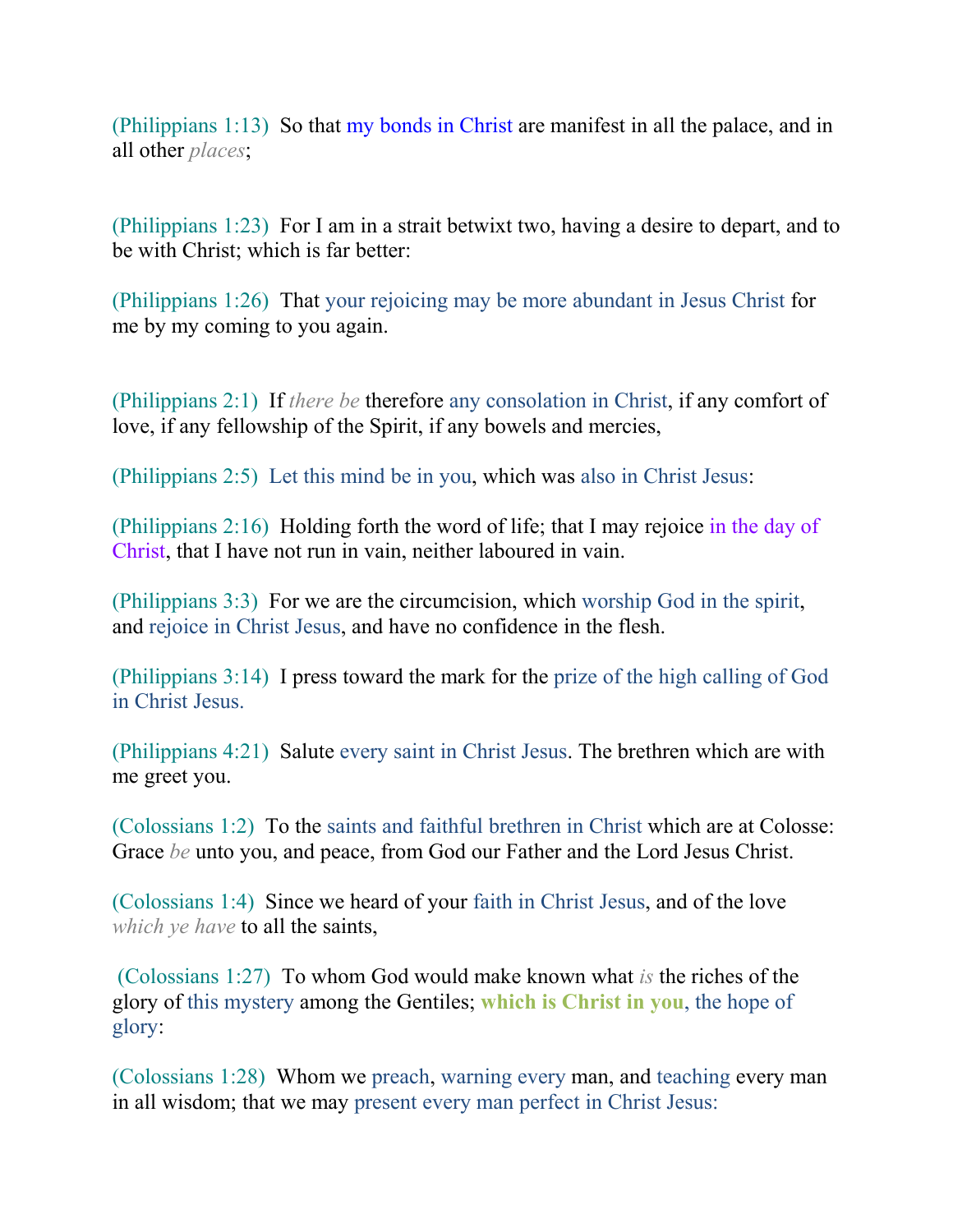(Colossians 2:5) For though I be absent in the flesh, yet am I with you in the spirit, joying and beholding your order, and the stedfastness of your faith in Christ.

(Colossians 2:6) As ye have therefore received Christ Jesus the Lord, *so* walk ye in him:

(Colossians 3:3) For ye are dead, and your life is hid with Christ in God.

(1 Thessalonians 1:1) Paul, and Silvanus, and Timotheus, unto the church of the Thessalonians *which is* in God the Father and *in* the Lord Jesus Christ: Grace *be* unto you, and peace, from God our Father, and the Lord Jesus Christ.

(1 Thessalonians 2:14) For ye, brethren, became followers of the churches of God which in Judaea are in Christ Jesus: for ye also have suffered like things of your own countrymen, even as they *have* of the Jews:

(1 Thessalonians 4:16) For the Lord himself shall descend from heaven with a shout, with the voice of the archangel, and with the trump of God: and the dead in Christ shall rise first:

(1 Thessalonians 5:18) In every thing give thanks: for this is the will of God in Christ Jesus concerning you.

(2 Thessalonians 1:12) That the name of our Lord Jesus Christ may be glorified in you, and ye in him, according to the grace of our God and the Lord Jesus Christ.

(2 Thessalonians 3:6) Now we command you, brethren, in the name of our Lord Jesus Christ, that ye withdraw yourselves from every brother that walketh disorderly, and not after the tradition which he received of us.

(1 Timothy 1:14) And the grace of our Lord was exceeding abundant with faith and love which is in Christ Jesus.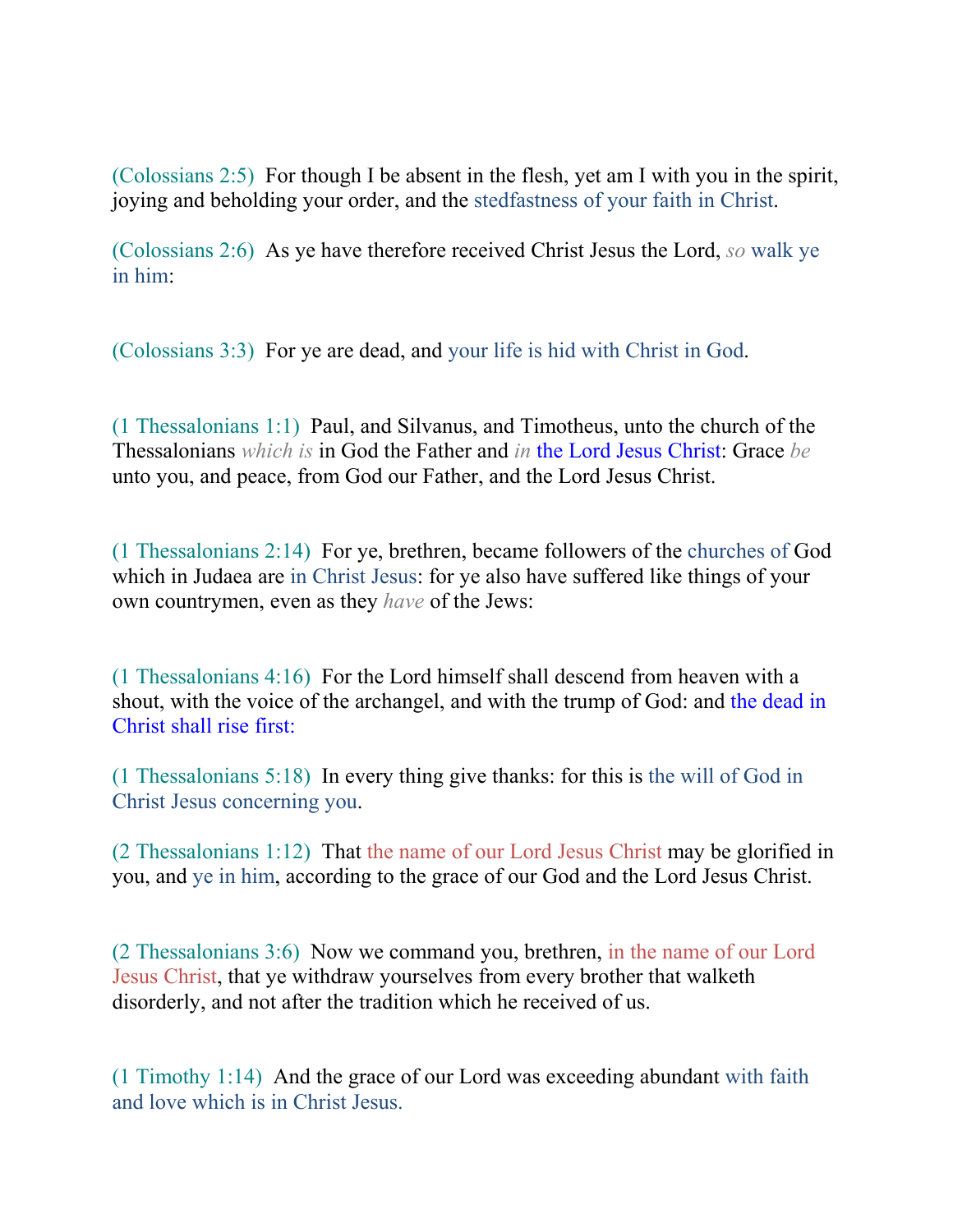(1 Timothy 2:7) Whereunto I am ordained a preacher, and an apostle, (I speak the truth in Christ, *and* lie not;) a teacher of the Gentiles in faith and verity.

(1 Timothy 3:13) For they that have used the office of a deacon well purchase to themselves a good degree, and great boldness in the faith which is in Christ Jesus.

(2 Timothy 1:1) Paul, an apostle of Jesus Christ by the will of God, according to the promise of life which is in Christ Jesus,

(2 Timothy 1:9) Who hath saved us, and called *us* with an holy calling, not according to our works, but according to his own purpose and grace, which was given us in Christ Jesus before the world began,

(2 Timothy 1:13) Hold fast the form of sound words, which thou hast heard of me, in faith and love which is in Christ Jesus.

(2 Timothy 2:1) Thou therefore, my son, be strong in the grace that is in Christ Jesus.

(2 Timothy 2:10) Therefore I endure all things for the elect's sakes, that they may also obtain the salvation which is in Christ Jesus with eternal glory.

(2 Timothy 3:12) Yea, and all that will live godly in Christ Jesus shall suffer persecution.

(2 Timothy 3:15) And that from a child thou hast known the holy scriptures, which are able to make thee wise unto salvation through faith which is in Christ Jesus.

(Philemon 1:6) That the communication of thy faith may become effectual by the acknowledging of every good thing which is in you in Christ Jesus.

(Philemon 1:8) Wherefore, though I might be much bold in Christ to enjoin thee that which is convenient,

(Philemon 1:23) There salute thee Epaphras, my fellowprisoner in Christ Jesus;